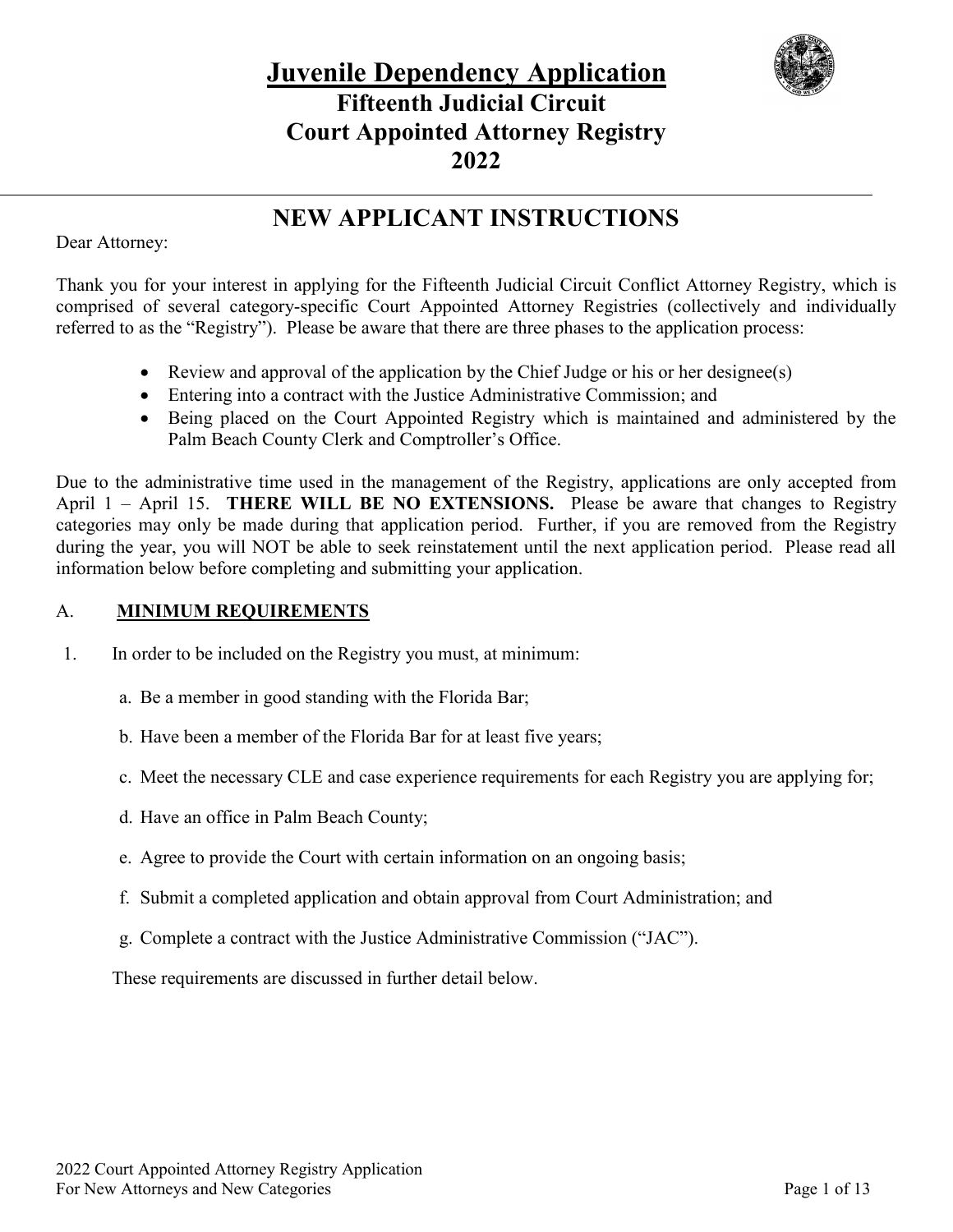### B. **APPLICATION INFORMATION**

- 1. As part of a completed application, you must submit:
	- a. A completed Court Appointed Attorney Application (Part I).
	- b. A completed Court Appointed Attorney General Registry Supplement (Part II) along with any supporting documentation.
	- c. A completed Attorney Certification Form (Part III).
	- d. A completed Requested Registry Categories section (Part IV) along with a copy of a Florida Bar print-out showing that you have completed the required CLE courses and documentation proving that you have the required case experience (such as print-outs from the clerk's office, judgments, commitments, etc.) for each category you are requesting to be placed on. The CLE and case experience requirements for each Registry are listed on the Requested Registry Category Information Page. **Your application will not be considered without this documentation.**
- 2. By submitting your application, you are certifying that you have read and are familiar with the Policies and Procedures for Appointment of Counsel found in Administrative Orders 2.603 and 2.604, which can be found on the Circuit's website at [www.15thcircuit.com,](http://www.15thcircuit.com/) as well as sections 27.40, 27.425, 27.5304, and 27.5305, Florida Statutes.
- 3. Processing of the application may take up to 8 weeks.
	- a. The application is reviewed by a committee and approved by the Chief Judge or his or her designee(s).
	- b. Once the application is reviewed and approved by the Chief Judge or his or her designee, you will receive a letter from Court Administration which will either list the Registries and locations approved or will list the deficiencies which must be remedied in order for the application review process to continue. Failure to remedy the deficiencies will result in the application being rejected.
	- c. Once approved, the attorney must sign a contract with the Justice Administrative Commission ("JAC").

### C. **APPOINTMENT INFORMATION**

- 1. Conflict case appointments are randomly chosen by a computerized program maintained by the Clerk's office and placement on Registry does not guarantee appointments.
- 2. Court Administration makes no representations as to the number of cases in which you may be appointed. The number of available cases (i.e. those in which the Office of Public Defender and/or the Office of Criminal Conflict and Civil Regional Counsel cannot provide representation) and the number of attorneys included on the Registry for each category will impact the frequency of appointments.
- 3. Your failure to accept appointments for any reason (e.g. rejection of the case, unavailability etc.) may result in you being removed from the Registry. If you are removed from the Registry, you will have to file a new application to be reinstated.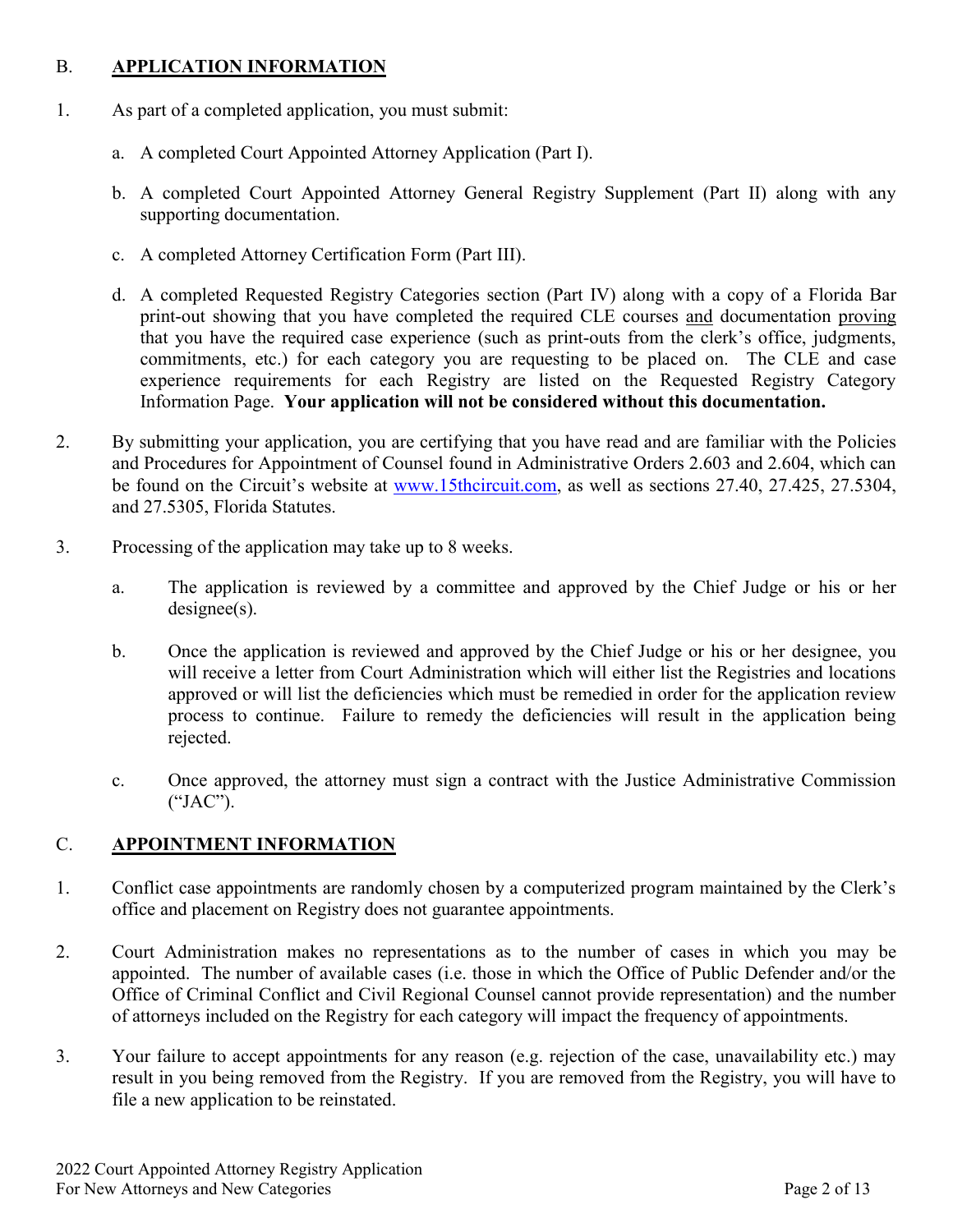### D. **REQUIRED NOTIFICATION INFORMATION**

- 1. You must immediately (within twenty-four hours) notify Court Administration if there is any change in your status with the Florida Bar (e.g. your license becomes inactive).
- 2. You must notify Court Administration if you become the subject of any disciplinary action instituted by the Florida Bar or have a legal malpractice case filed against you within seven days of the filing of the complaint, order, or other charging document.
- 3. You must immediately (within twenty-four hours) notify Court Administration if you become the subject of a criminal investigation or have criminal charges against filed against you.
- 4. Failure to comply with these notification provisions may result in your immediate removal from the Registry.

### E. **JAC CONTRACT INFORMATION**

After being approved by Court Administration, you must sign a contract with the Justice Administrative Commission ("JAC") no later than (30) days from the date of approval. JAC is the entity which pays the court appointed attorney's fees and costs. JAC contracts can be found at: [www.justiceadmin.org.](http://www.justiceadmin.org/) If you do not sign the JAC contract within the time frame listed above, you may not be added to the Registry.

### F. **CONTACT INFORMATION**

- 1. You must maintain a valid email address and must provide notice to Court Administration, to the Clerk, and to the JAC upon any change to your address, email address or telephone number.
- 2. Failure to comply with the terms of the JAC contract or to notify Court Administration, the Clerk, and the JAC of any changes to your contact information may result in your removal from the Registry.
- 3. All attorneys on the Registry agree to accept correspondence through e-mail.

### G. **SUBMISSION OF APPLICATION**

Parts I through IV of the Court Appointed Attorney Application are to be **emailed only** to:

# **CAD-AttorneyWheel-2@pbcgov.org**

This inbox is for Juvenile Dependency and Other Children's Civil (Special Needs) Conflict Attorneys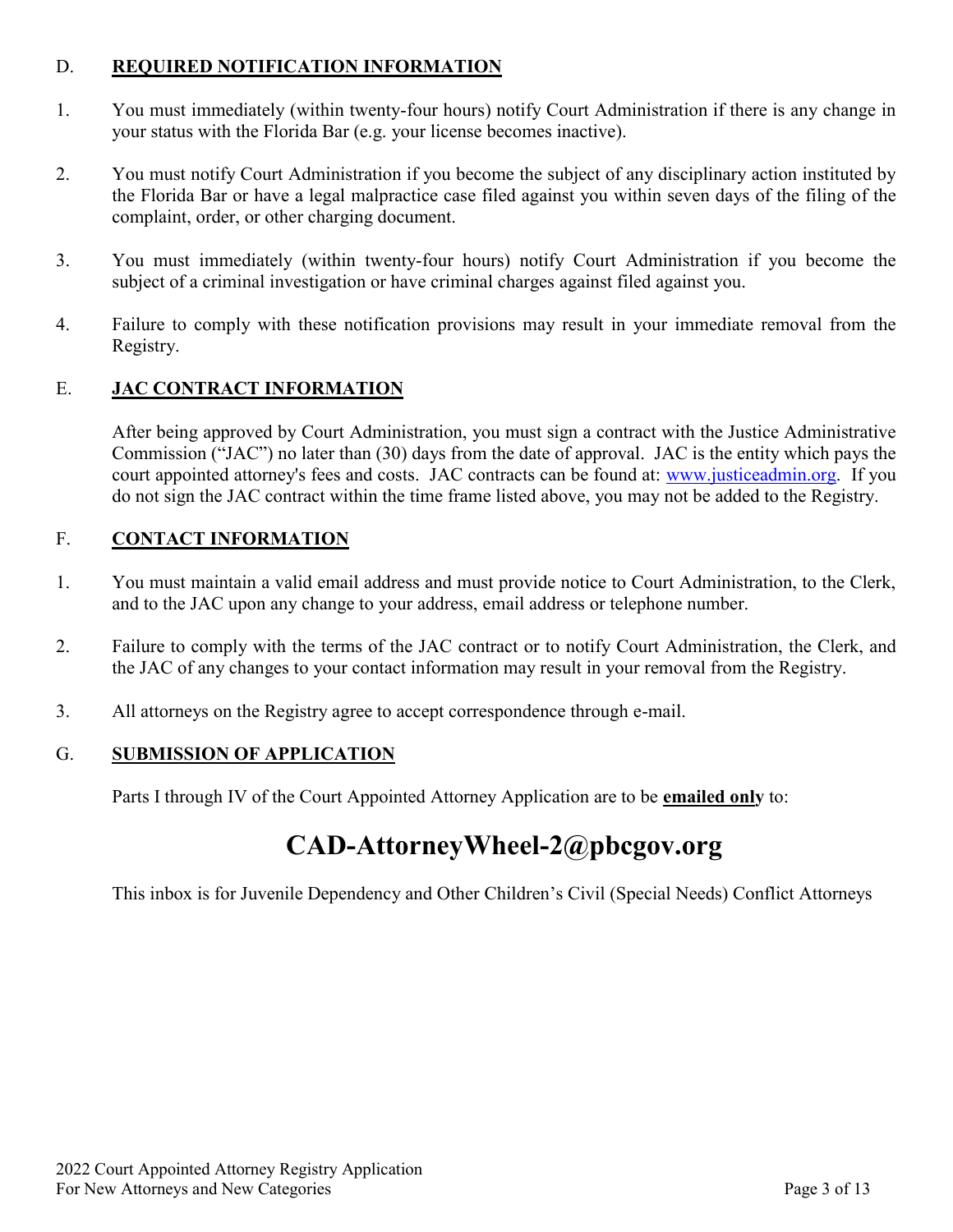# **2022 Fifteenth Judicial Circuit Court Appointed Attorney Application**



### **PART I**

(You must fill out and return all applicable application pages)

| Date                                                                                                                                            |                                                                                                                                                                                                                                                                                                                                                                                                                                                                                                                                                                                                                                                                                                                                                                                                                                   |
|-------------------------------------------------------------------------------------------------------------------------------------------------|-----------------------------------------------------------------------------------------------------------------------------------------------------------------------------------------------------------------------------------------------------------------------------------------------------------------------------------------------------------------------------------------------------------------------------------------------------------------------------------------------------------------------------------------------------------------------------------------------------------------------------------------------------------------------------------------------------------------------------------------------------------------------------------------------------------------------------------|
|                                                                                                                                                 |                                                                                                                                                                                                                                                                                                                                                                                                                                                                                                                                                                                                                                                                                                                                                                                                                                   |
| <b>FACSIMILE NUMBER:</b>                                                                                                                        |                                                                                                                                                                                                                                                                                                                                                                                                                                                                                                                                                                                                                                                                                                                                                                                                                                   |
| <b>TELEPHONE NUMBER:</b>                                                                                                                        |                                                                                                                                                                                                                                                                                                                                                                                                                                                                                                                                                                                                                                                                                                                                                                                                                                   |
| <b>E-MAIL ADDRESS:</b><br><u> 1989 - Paris Alexandri, prima matematika eta programa eta programa eta programa eta programa eta programa eta</u> |                                                                                                                                                                                                                                                                                                                                                                                                                                                                                                                                                                                                                                                                                                                                                                                                                                   |
| (circle one):<br><b>YES</b><br>N <sub>O</sub>                                                                                                   |                                                                                                                                                                                                                                                                                                                                                                                                                                                                                                                                                                                                                                                                                                                                                                                                                                   |
| <b>NO</b><br><b>YES</b>                                                                                                                         |                                                                                                                                                                                                                                                                                                                                                                                                                                                                                                                                                                                                                                                                                                                                                                                                                                   |
| require the client to travel outside Palm Beach County (circle one):                                                                            |                                                                                                                                                                                                                                                                                                                                                                                                                                                                                                                                                                                                                                                                                                                                                                                                                                   |
|                                                                                                                                                 |                                                                                                                                                                                                                                                                                                                                                                                                                                                                                                                                                                                                                                                                                                                                                                                                                                   |
|                                                                                                                                                 |                                                                                                                                                                                                                                                                                                                                                                                                                                                                                                                                                                                                                                                                                                                                                                                                                                   |
|                                                                                                                                                 |                                                                                                                                                                                                                                                                                                                                                                                                                                                                                                                                                                                                                                                                                                                                                                                                                                   |
| FLORIDA BAR NUMBER & YEAR ADMITTED:                                                                                                             |                                                                                                                                                                                                                                                                                                                                                                                                                                                                                                                                                                                                                                                                                                                                                                                                                                   |
| <b>FULL NAME:</b><br><u> 1989 - Johann John Stein, markin fan it ferskearre fan it ferskearre fan it ferskearre fan it ferskearre fan</u>       |                                                                                                                                                                                                                                                                                                                                                                                                                                                                                                                                                                                                                                                                                                                                                                                                                                   |
|                                                                                                                                                 | OTHER STATES IN WHICH ADMITTED TO PRACTICE LAW:<br>PRIMARY OFFICE ADDRESS (as listed with The Florida Bar): _______________________<br>PALM BEACH COUNTY OFFICE ADDRESS (if different): _______________________________<br>I agree to meet with 15th Judicial Circuit Court Appointed clients my Palm Beach County Office and will not<br>I agree to meet with 15th Judicial Circuit Court appointed clients at a corrections facility (for adult criminal and<br>juvenile cases) or at a residential care facility (for guardianship cases) and to accept phone calls from the clients<br>I CERTIFY THAT I HAVE READ AND AGREE TO THE TERMS SET FORTH IN THE THREE (3)<br>PAGE INSTRUCTION SHEET AND ON THIS INFORMATION SHEET. FAILURE TO COMPLY<br>MAY RESULT IN MY REMOVAL FROM THE REGISTRY.<br><b>Signature of Attorney</b> |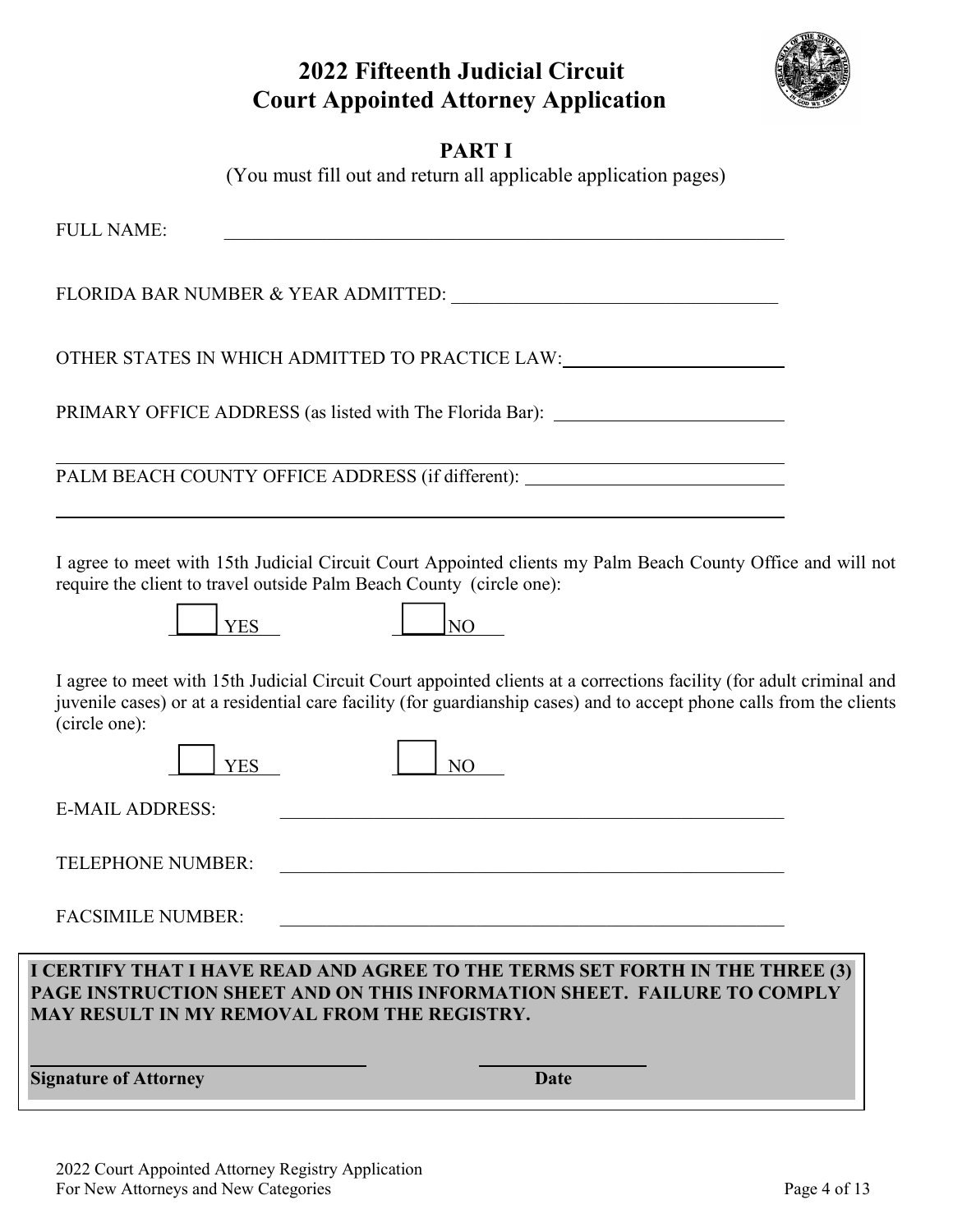

# **PART II**

# **2022 Fifteenth Judicial Circuit Court Appointed Attorney General Registry Supplement**

1. In the last 10 years, has any trial or appellate court found that you rendered ineffective assistance of counsel through a Florida Rule of Criminal Rule 3.850, Florida Rule of Criminal Procedure 3.851, or other equivalent state or federal hearing?



If YES, list all cases, including style of case, judge, and opposing counsel. Also, for each instance, please provide any explanation or circumstance you deem necessary or important to consider in further review of your application.

2. In the last 10 years, have you been the subject of any disciplinary proceedings initiated by the Florida Bar or the Bar of any other jurisdiction?

Yes  $\vert$  | No

If YES, list all proceedings and the outcome. Also, for each instance, please provide any explanation or circumstance you deem necessary or important to consider in further review of your application.

 $\mathcal{L}_\mathcal{L} = \mathcal{L}_\mathcal{L} = \mathcal{L}_\mathcal{L} = \mathcal{L}_\mathcal{L} = \mathcal{L}_\mathcal{L} = \mathcal{L}_\mathcal{L} = \mathcal{L}_\mathcal{L} = \mathcal{L}_\mathcal{L} = \mathcal{L}_\mathcal{L} = \mathcal{L}_\mathcal{L} = \mathcal{L}_\mathcal{L} = \mathcal{L}_\mathcal{L} = \mathcal{L}_\mathcal{L} = \mathcal{L}_\mathcal{L} = \mathcal{L}_\mathcal{L} = \mathcal{L}_\mathcal{L} = \mathcal{L}_\mathcal{L}$ 

3. In the last 10 years, has any trial court replaced you with another attorney after conducting a hearing pursuant to *Nelson v. State*, 274 So. 2d 256 (Fla. 4th DCA 1973) or other equivalent state or federal hearing?

\_\_\_\_\_\_\_Yes \_\_\_\_\_\_\_No

If YES, list all cases, including style of case, judge, and opposing counsel. Also, for each instance, please provide any explanation or circumstance you deem necessary or important to consider in further review of

2022 Court Appointed Attorney Registry Application For New Attorneys and New Categories Page 5 of 13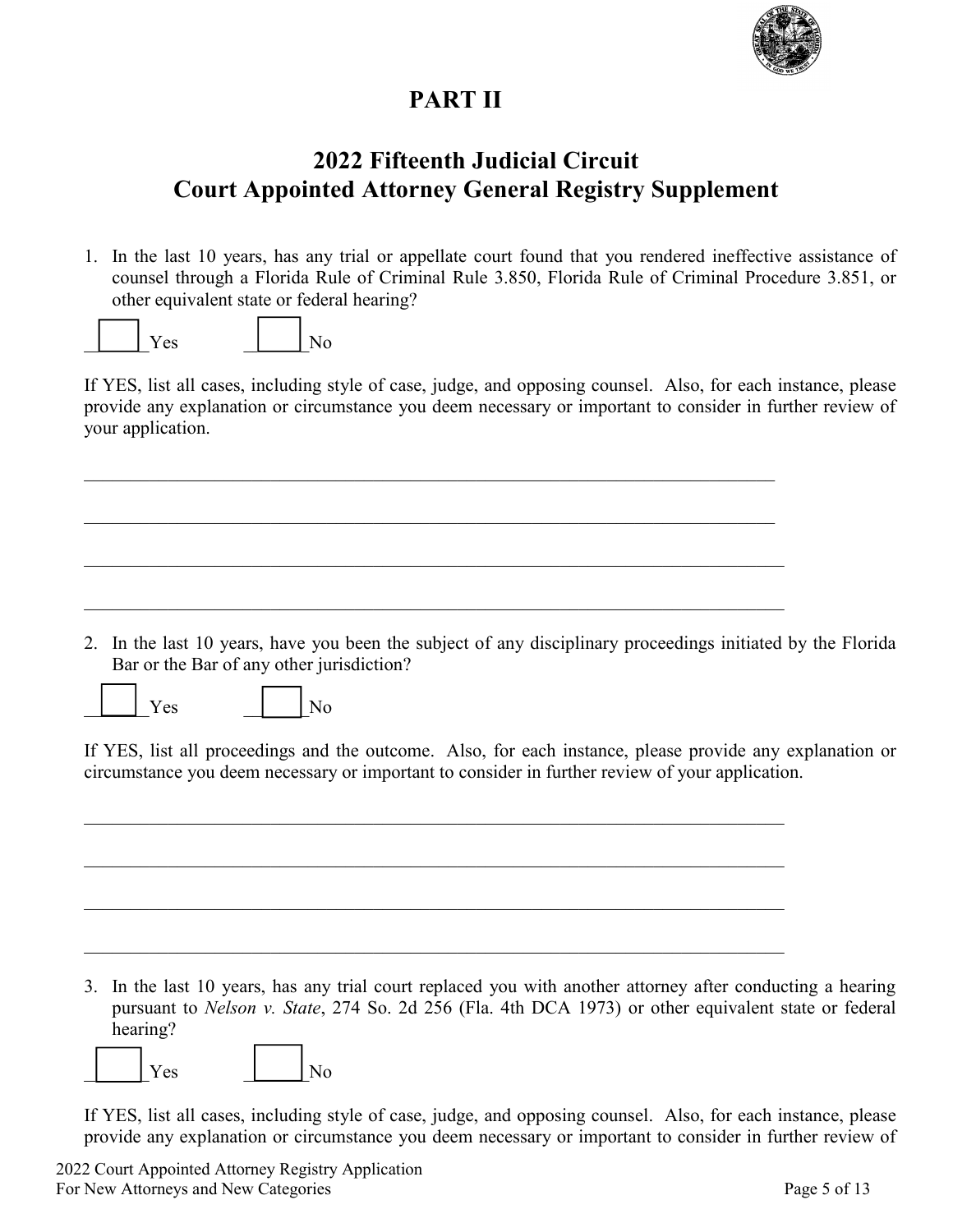| your application.            |             |
|------------------------------|-------------|
|                              |             |
|                              |             |
|                              |             |
|                              |             |
|                              |             |
| <b>Signature of Attorney</b> | <b>Date</b> |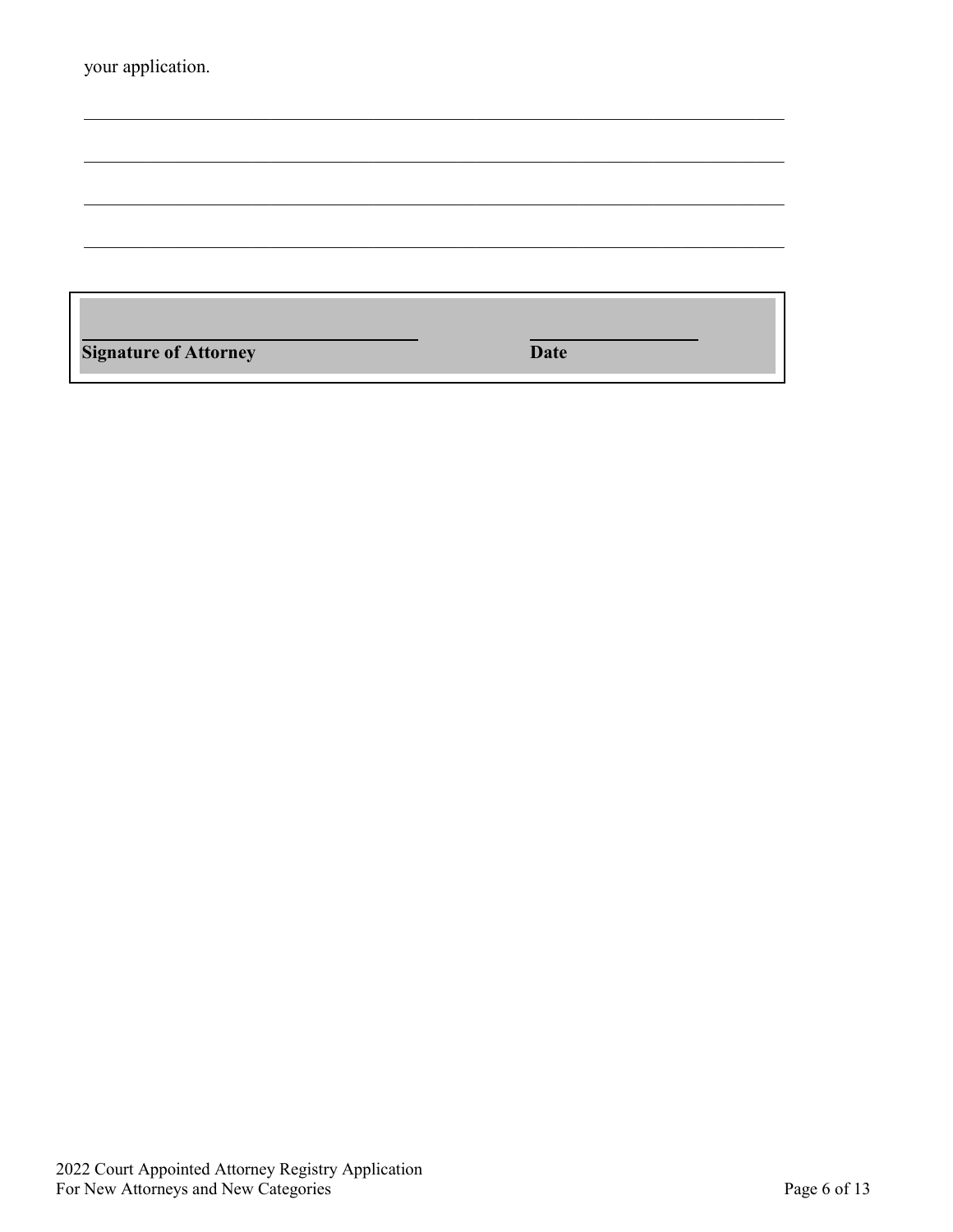# **PART III**



# **2022 Fifteenth Judicial Circuit Court Appointed Attorney Registry**

### **ATTORNEY CERTIFICATION**

| NAME:                    | FBN: |  |
|--------------------------|------|--|
| <b>BUSINESS ADDRESS:</b> |      |  |
| <b>BUSINESS PHONE:</b>   | FAX: |  |
| <b>EMAIL ADDRESS:</b>    |      |  |

In accordance with §27.40(3)(a), *Florida Statutes,* to be included on a Fifteenth Judicial Circuit Court Appointed Attorney Registry, I hereby certify:

- 1. I meet any minimum requirements established by the Chief Judge and by general law for court appointment; and
- 2 I am available to represent indigent defendants in cases requiring court appointment of private counsel; and
- 3. I am willing to abide by the terms of the Justice Administrative Commission Contract for Services; and
- 4. I further certify to the best of my knowledge and belief, all statements contained in my Court Appointed Attorney Application and herein are true, correct, complete, and made in good faith. I understand any omissions, falsifications, misstatements or misrepresentations above may disqualify me for consideration. If I am accepted for installation on any Fifteenth Judicial Circuit Registry and enter into a contract with the Justice Administrative Commission I understand any omissions, falsifications, misstatements or misrepresentations later discovered to have been made by me herein may be grounds for dismissal. I am required to adhere to the contract, to any applicable policies and administrative orders of the Fifteenth Judicial Circuit, and any policies and procedures of the Justice Administrative Commission [\(www.JusticeAdmin.org\)](http://www.justiceadmin.org/).
- 5. I agree to meet with 15th Judicial Circuit Court appointed clients at my Palm Beach County office. For appointed clients who are incarcerated, I agree to meet with them at the corrections facility. For appointed clients who are at a residential care facility, I agree to meet with them at the facility. I further agree to accept phone calls from the court appointed clients.
- 6. I agree to attend at least one meeting per year as scheduled by the Administrative Judge of Juvenile unless excused by the Administrative Judge as well as participate in the monthly juvenile division meeting or at a minimum be responsible for the information contained in the meeting minutes.
- 7. I agree to read and respond to emails that are sent in regards to juvenile matters from Judiciary and/or Court Administration personnel.
- 8. I agree to review and sign the Memorandum of Understanding (MOU) relating to the handling of juvenile crossover matters.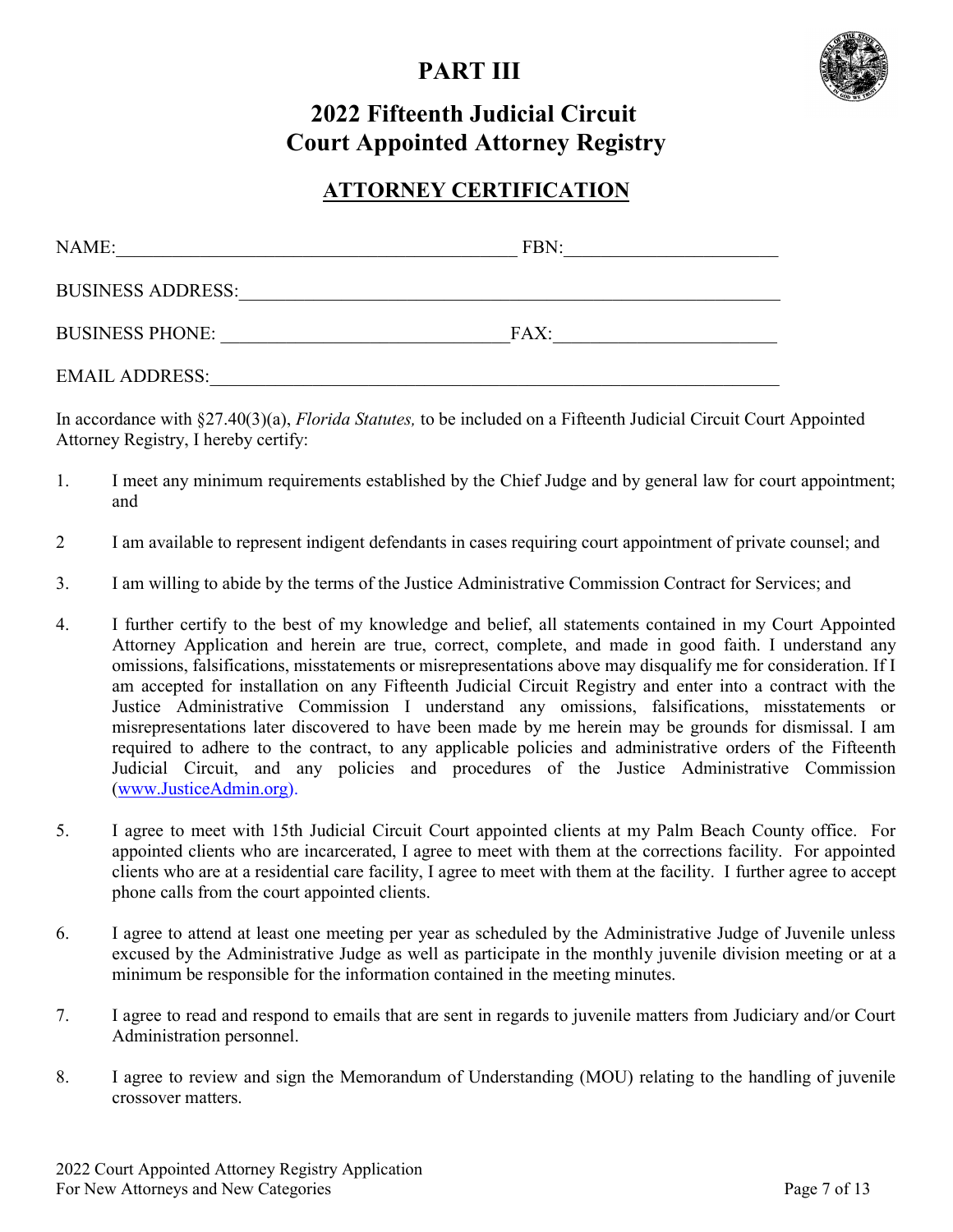- 9. I agree to provide 30 days written notice to **CAD-AttorneyWheel-2@pbcgov.org** if I wish to be removed from a Registry. I agree that once removed from the court appointed list, I must file a new application to be reinstated.
- 10. I agree to provide written notice via email to **CAD-AttorneyWheel-2@pbcgov.org** within twenty-four hours if my status with the Florida Bar changes. I agree to provide notice to the same email if I become the subject of any disciplinary action instituted by the Florida Bar or have a legal malpractice case filed against me within seven days of the filing of the complaint, order or other charging document. I also agree to provide immediate (within twenty-four hours) notice via the same email address if I become the subject of a criminal investigation or have criminal charges filed against me. I understand that my failure to comply with these notification provisions may result in my immediate removal from the Registry.

#### **SIGNATURE OF APPLICANT DATE**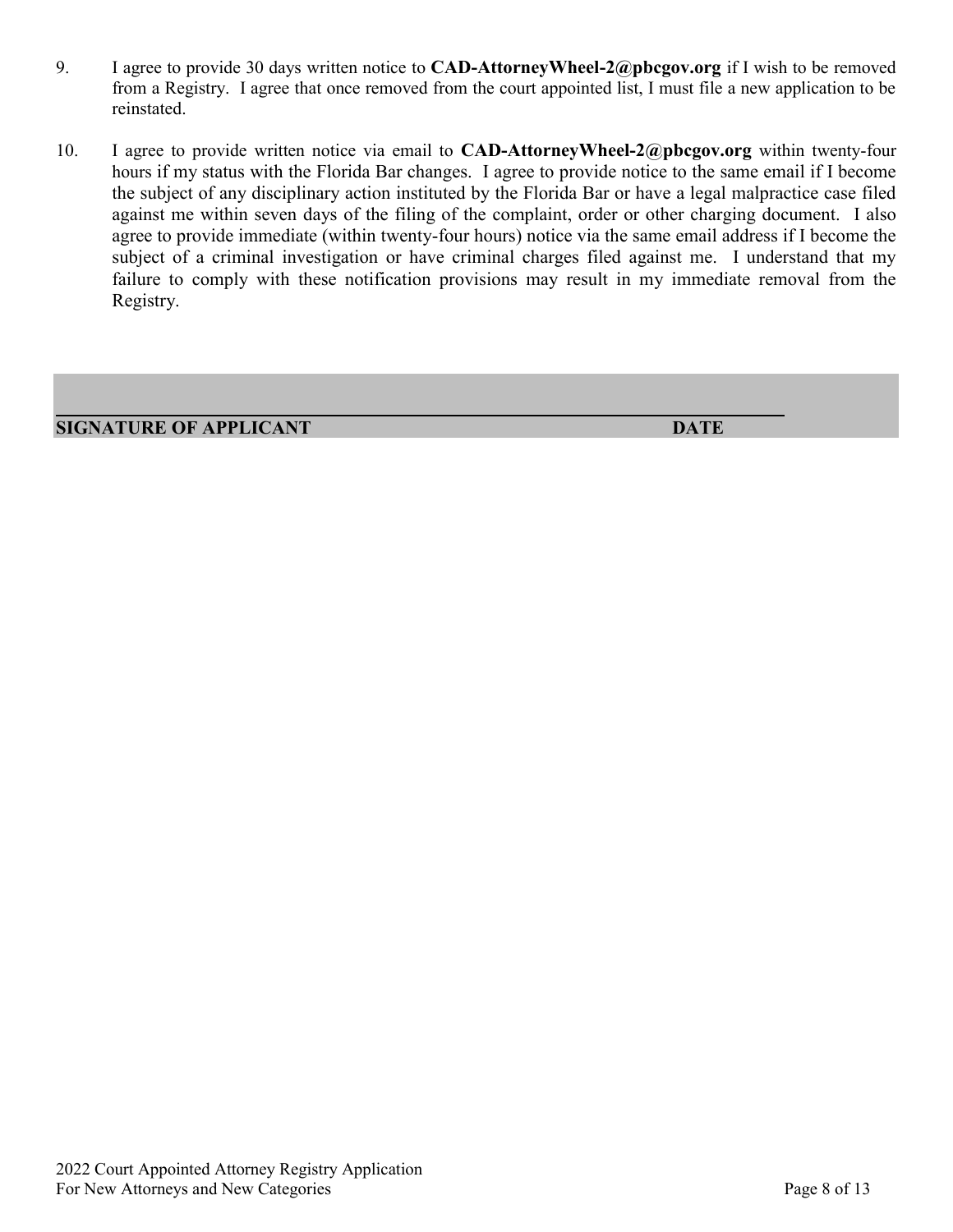

# **PART IV - REQUESTED REGISTRY CATEGORIES**

## **PLEASE READ CAREFULLY**

**SHADED AREA:** Place a check mark or an X in the shaded area at the top of the page next to the name of the category of cases for which you are applying. Each category is on a separate page. Some categories have multiple categories. **If placed on the Registry for a category, you can receive an appointment in any one of the types of cases listed for that category.**

**LOCATIONS:** Place a check mark or an X next to each courthouse location where you agree to receive appointments.

**CASE CODES:** You will also see case codes corresponding to the categories. The case codes are required by the Justice Administrative Commission.

**INFORMATION PAGE:** Complete the information page by placing your initials next to each affirmation and by providing the requested case information. If you cannot affirm the statement, you will not meet the minimum qualifications for the Registry. Only submit the information pages for the Registry category you seek appointments.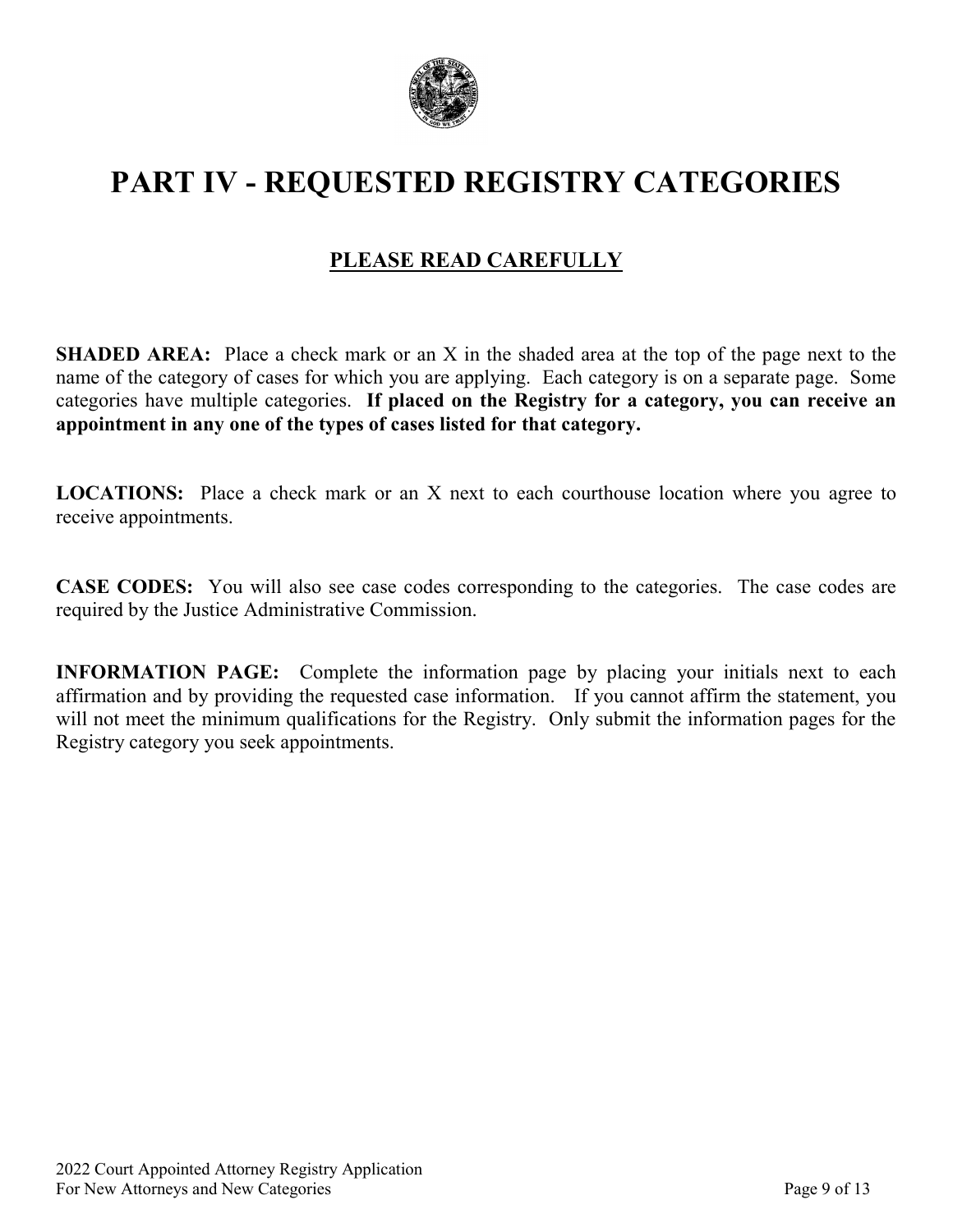### **DEPENDENCY/TERMINATION OF PARENTAL RIGHTS**

| <b>INCLUDES THE FOLLOWING CATEGORIES</b>                                                                                                                                                                                                                                                                                                                  | <b>CASE CODES</b>                                                |
|-----------------------------------------------------------------------------------------------------------------------------------------------------------------------------------------------------------------------------------------------------------------------------------------------------------------------------------------------------------|------------------------------------------------------------------|
| <b>Dependency</b>                                                                                                                                                                                                                                                                                                                                         | 849                                                              |
| Termination of Parental Rights - Ch. 39, F.S.                                                                                                                                                                                                                                                                                                             | 858                                                              |
| <b>SUPPORTING QUESTIONS</b>                                                                                                                                                                                                                                                                                                                               | <b>PLACE INITIALS</b><br><b>AFFIRMING TO</b><br><b>STATEMENT</b> |
| I am a member in good standing with the Florida Bar                                                                                                                                                                                                                                                                                                       |                                                                  |
| I have an office in Palm Beach County where I meet<br>Clients                                                                                                                                                                                                                                                                                             |                                                                  |
| I have been a member of the Florida Bar for at least 5 years.                                                                                                                                                                                                                                                                                             |                                                                  |
| At least 30% of my practice is juvenile dependency or I was previously<br>employed by DCF, GAL, Legal Aid Juvenile Program, or OCCCRC<br>practicing in dependency.                                                                                                                                                                                        |                                                                  |
| I have completed at least 10 hours of dependency CLE within the 24 months<br>preceding the date of this application. (provide print-out.)                                                                                                                                                                                                                 |                                                                  |
| I have been attorney of record for at least three dependency cases or<br>have assisted with at least four termination of parental rights trials, at<br>least two of which were filed within the past 3 years<br>0R                                                                                                                                        |                                                                  |
| I have observed at least 30 hours of juvenile dependency hearings<br>(which includes at least six shelter hearings, three dependency trials,<br>and one termination of parental rights trial) within the last 3 years                                                                                                                                     |                                                                  |
| <b>OR</b><br>I will accomplish one of the above by November 1, 2020.                                                                                                                                                                                                                                                                                      |                                                                  |
| Attach list of cases, or supporting documentation, with the following<br>information: Case name, case number, approximate date of trial,<br>name of opposing counsel, name of judge, name of any co-counsel<br>and the role that counsel played in the trial                                                                                              |                                                                  |
| If you do not have supporting documentation yet but will by<br>November 1, 2020, please indicate as such when emailing your<br>application and provide the supporting documentation to the<br>designated email address as it becomes available. Failure to provide<br>documentation by November 1, 2020 will result in your removal from<br>the Registry. |                                                                  |
| I agree to accept appointments and make appearances at the following<br>courthouse locations<br>(failure to check off locations will default to all locations):                                                                                                                                                                                           |                                                                  |

 $\overline{\phantom{a}}$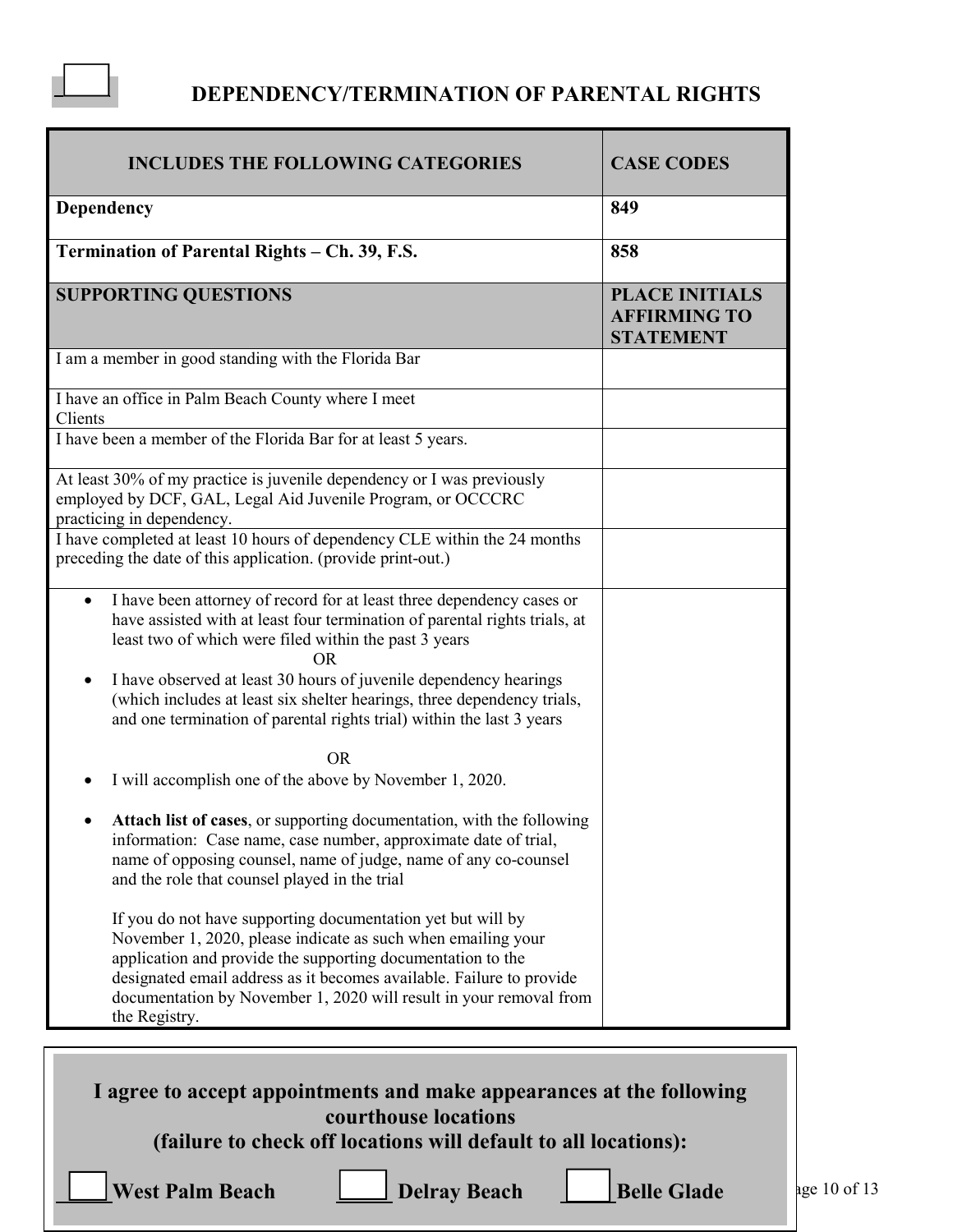### **DEPENDENCY & TPR APPEALS**

| <b>INCLUDES THE FOLLOWING CATEGORIES</b>                                                                                                                              | <b>CASE CODE</b>                                                 |
|-----------------------------------------------------------------------------------------------------------------------------------------------------------------------|------------------------------------------------------------------|
| <b>Dependency Appeals</b>                                                                                                                                             | 881                                                              |
| <b>TPR</b> Appeals                                                                                                                                                    | 859                                                              |
| <b>SUPPORTING QUESTIONS</b>                                                                                                                                           | <b>PLACE INITIALS</b><br><b>AFFIRMING TO</b><br><b>STATEMENT</b> |
| I am a member in good standing with the Florida Bar                                                                                                                   |                                                                  |
| I have an office in Palm Beach County where I meet<br>Clients                                                                                                         |                                                                  |
| I have been a member of the Florida Bar for at least 5 years.                                                                                                         |                                                                  |
| At least 30% of my practice is juvenile dependency or I was previously<br>employed by DCF, GAL, Legal Aid Juvenile Program, or OCCCRC<br>practicing in dependency.    |                                                                  |
| I have completed at least 10 hours of dependency CLE within the 24 months<br>preceding the date of this application. (provide print-out.)                             |                                                                  |
| I have completed at least 3 appeals in dependency or termination of rights<br>appeals                                                                                 |                                                                  |
| At least two of which were filed within the past 5 years                                                                                                              |                                                                  |
| Attach list of cases, or supporting documentation, with the following<br>$\bullet$<br>information:                                                                    |                                                                  |
| Case name, case number, application citation of opinion, name of<br>opposing counsel name of judge/judges, name of any co-counsel and<br>the role that counsel played |                                                                  |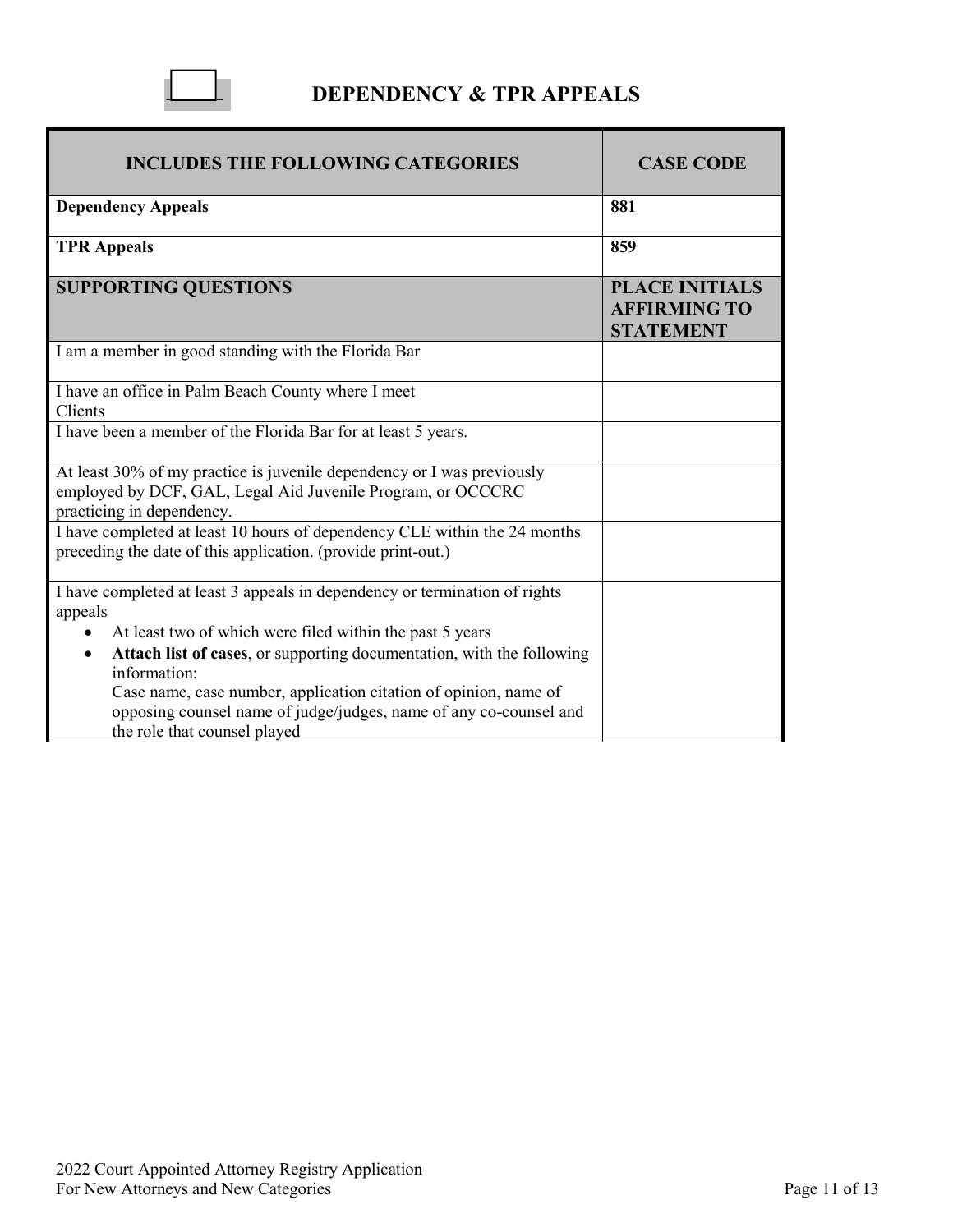### **OTHER CHILDREN'S CIVIL**

| <b>INCLUDES THE FOLLOWING CATEGORIES</b>                                                                                                                                                                                                                          | <b>CASE CODE</b>                                                 |  |
|-------------------------------------------------------------------------------------------------------------------------------------------------------------------------------------------------------------------------------------------------------------------|------------------------------------------------------------------|--|
| <b>CINS/FINS - Ch. 984, F.S.</b>                                                                                                                                                                                                                                  | 873                                                              |  |
| <b>Emancipation - Fla. Stat. Section 743.015</b>                                                                                                                                                                                                                  | 880                                                              |  |
| <b>Parental Notification of Abortion Act - Chapter 390</b>                                                                                                                                                                                                        | 906                                                              |  |
| <b>SUPPORTING QUESTIONS</b>                                                                                                                                                                                                                                       | <b>PLACE INITIALS</b><br><b>AFFIRMING TO</b><br><b>STATEMENT</b> |  |
| I am a member in good standing with the Florida Bar                                                                                                                                                                                                               |                                                                  |  |
| My primary office where I meet clients is located in Palm Beach County                                                                                                                                                                                            |                                                                  |  |
| I have been a member of the Florida Bar for at least 5 years.                                                                                                                                                                                                     |                                                                  |  |
| At least 50% of my practice is juvenile dependency or I was previously<br>employed by DCF, GAL, Legal Aid Juvenile Program, or OCCCRC<br>practicing in dependency.                                                                                                |                                                                  |  |
| I have completed the ACLU's Representing Minors in Judicial Bypass<br>Proceedings OR have taken at least 10 hours of dependency CLE within the<br>24 months preceding the date of this application. (provide printout)                                            |                                                                  |  |
| • I have been attorney of records or acted as second chair in at least two<br>judicial bypass cases within the last five years<br>OR.                                                                                                                             |                                                                  |  |
| • I have been counsel of record in at least six dependency cases,<br>through to their conclusion within the last five years                                                                                                                                       |                                                                  |  |
| • Attach list of cases, or supporting documentation, with the following<br>information:<br>Case name, case number, approximate date of trial, name of opposing<br>counsel, name of judge, name of any co-counsel and the role that<br>counsel played in the trial |                                                                  |  |
| I agree to accept appointments and make appearances at the following<br>courthouse locations<br>(failure to check off locations will default to all locations):                                                                                                   |                                                                  |  |
| <b>West Palm Beach</b><br><b>Delray Beach</b>                                                                                                                                                                                                                     | <b>Belle Glade</b>                                               |  |